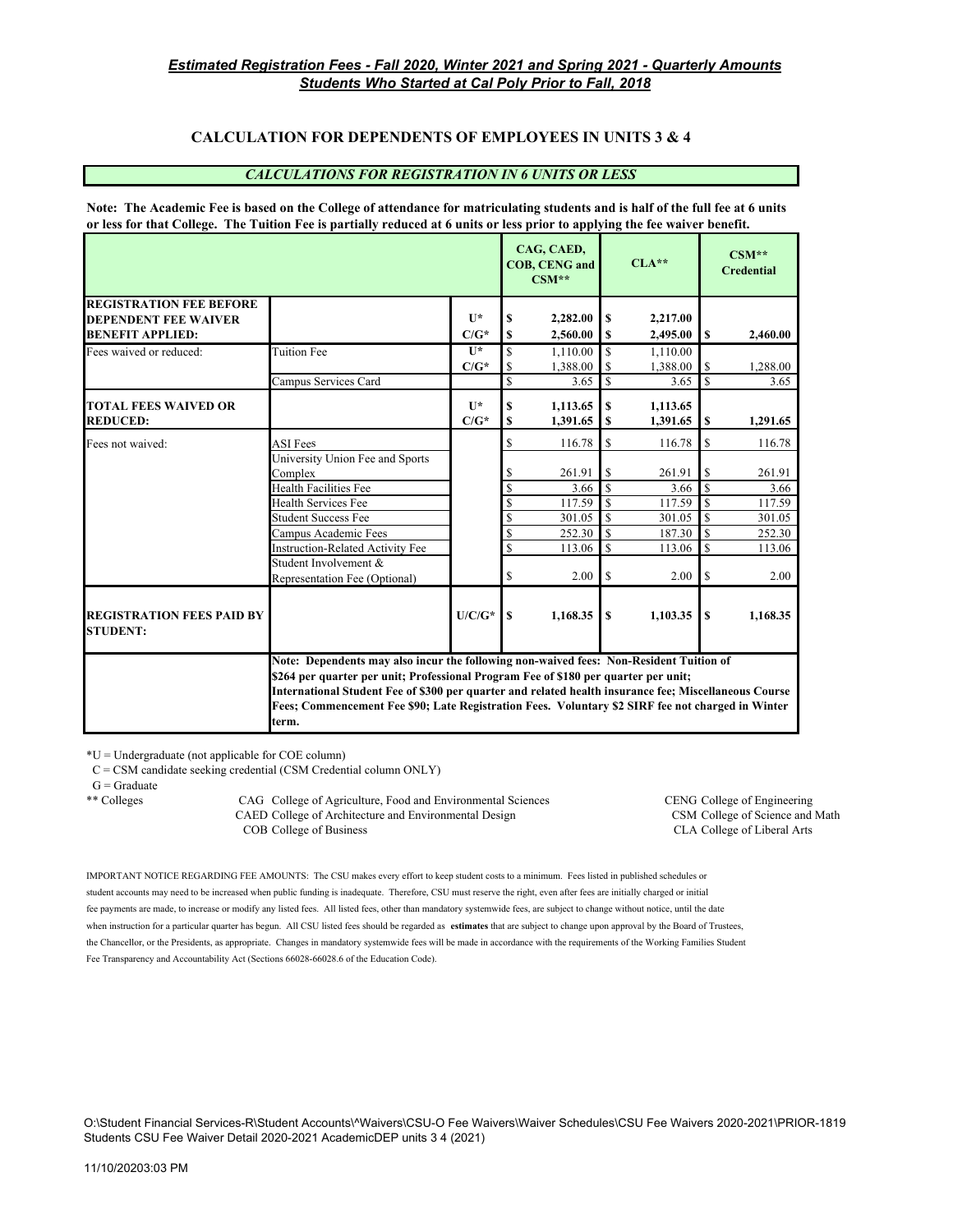## **CALCULATION FOR DEPENDENTS OF EMPLOYEES IN UNITS 3 & 4**

#### *CALCULATIONS FOR REGISTRATION IN TWO CLASSES (EXCEEDING 6 UNITS)*

**Note: The Academic Fee charged is based on the College of attendance for matriculating students. A dependent taking more than 6 units but only 2 classes is being charged the full Academic Fee.**

|                                                     |                                                                                                                                                                                                                                                                                                                                                                                                      |              |    | CAG, CAED,<br><b>COB, CENG and</b><br>$CSM**$ |               | $CLA**$  |          | $CSM**$<br><b>Credential</b> |
|-----------------------------------------------------|------------------------------------------------------------------------------------------------------------------------------------------------------------------------------------------------------------------------------------------------------------------------------------------------------------------------------------------------------------------------------------------------------|--------------|----|-----------------------------------------------|---------------|----------|----------|------------------------------|
| <b>REGISTRATION FEE BEFORE</b>                      |                                                                                                                                                                                                                                                                                                                                                                                                      |              |    |                                               |               |          |          |                              |
| <b>DEPENDENT FEE WAIVER</b>                         |                                                                                                                                                                                                                                                                                                                                                                                                      | $\mathbf{I}$ | S  | 3,256.00                                      | <sup>S</sup>  | 3,126.00 |          |                              |
| <b>BENEFIT APPLIED:</b>                             |                                                                                                                                                                                                                                                                                                                                                                                                      | $C/G^*$      | \$ | 3,734.00                                      | S             | 3,604.00 | S        | 3,562.00                     |
| Fees waived or reduced:                             | <b>Tuition Fee</b>                                                                                                                                                                                                                                                                                                                                                                                   | $\mathbf{I}$ | \$ | 1.914.00                                      | <sup>\$</sup> | 1.914.00 |          |                              |
|                                                     |                                                                                                                                                                                                                                                                                                                                                                                                      | $C/G^*$      | \$ | 2,392.00                                      | S             | 2,392.00 | S        | 2,220.00                     |
|                                                     | Campus Services Card                                                                                                                                                                                                                                                                                                                                                                                 |              | \$ | 3.65                                          | <sup>\$</sup> | 3.65     | \$       | 3.65                         |
| <b>TOTAL FEES WAIVED OR</b>                         |                                                                                                                                                                                                                                                                                                                                                                                                      | $\mathbf{I}$ | \$ | 1,917.65                                      | S             | 1,917.65 |          |                              |
| <b>REDUCED:</b>                                     |                                                                                                                                                                                                                                                                                                                                                                                                      | $C/G^*$      | \$ | 2,395.65                                      | S             | 2,395.65 | \$       | 2,223.65                     |
|                                                     |                                                                                                                                                                                                                                                                                                                                                                                                      |              |    |                                               |               |          |          |                              |
| Fees not waived:                                    | <b>ASI</b> Fees<br>University Union Fee and Sports                                                                                                                                                                                                                                                                                                                                                   |              | \$ | 116.78                                        | \$            | 116.78   | \$       | 116.78                       |
|                                                     | Complex                                                                                                                                                                                                                                                                                                                                                                                              |              | S  | 261.91                                        | \$            | 261.91   | \$       | 261.91                       |
|                                                     | Health Facilities Fee                                                                                                                                                                                                                                                                                                                                                                                |              | \$ | 3.66                                          | $\mathcal{S}$ | 3.66     | S        | 3.66                         |
|                                                     | <b>Health Services Fee</b>                                                                                                                                                                                                                                                                                                                                                                           |              | \$ | 117.59                                        | S             | 117.59   | S        | 117.59                       |
|                                                     | <b>Student Success Fee</b>                                                                                                                                                                                                                                                                                                                                                                           |              | \$ | 301.05                                        | $\mathbb{S}$  | 301.05   | <b>S</b> | 301.05                       |
|                                                     | Campus Academic Fees                                                                                                                                                                                                                                                                                                                                                                                 |              | \$ | 422.30                                        | <sup>\$</sup> | 292.30   | S        | 422.30                       |
|                                                     | <b>Instruction-Related Activity Fee</b>                                                                                                                                                                                                                                                                                                                                                              |              | \$ | 113.06                                        | $\mathcal{S}$ | 113.06   | S        | 113.06                       |
|                                                     | Student Involvement &                                                                                                                                                                                                                                                                                                                                                                                |              |    |                                               |               |          |          |                              |
|                                                     | Representation Fee (Optional)                                                                                                                                                                                                                                                                                                                                                                        |              | \$ | 2.00                                          | \$            | 2.00     | \$       | 2.00                         |
| <b>REGISTRATION FEES PAID BY</b><br><b>STUDENT:</b> |                                                                                                                                                                                                                                                                                                                                                                                                      | $U/C/G^*$    | S  | 1,338.35                                      | $\mathbf{s}$  | 1,208.35 | S        | 1,338.35                     |
|                                                     | Note: Dependents may also incur the following non-waived fees: Non-Resident Tuition of<br>\$264 per quarter per unit; Professional Program Fee of \$180 per quarter per unit;<br>International Student Fee of \$300 per quarter and related health insurance fee; Miscellaneous Course<br>Fees; Commencement Fee \$90; Late Registration Fees. Voluntary \$2 SIRF fee not charged in Winter<br>term. |              |    |                                               |               |          |          |                              |

\*U = Undergraduate (not applicable for COE column)

C = CSM candidate seeking credential (CSM Credential column ONLY)

 $\mathbf{G} = \mathbf{Graduate}$ 

\*\* Colleges CAG College of Agriculture, Food and Environmental Sciences CENG College of Engineering CAED College of Architecture and Environmental Design CSM College of Science and Math COB College of Business CLA College of Liberal Arts

IMPORTANT NOTICE REGARDING FEE AMOUNTS: The CSU makes every effort to keep student costs to a minimum. Fees listed in published schedules or student accounts may need to be increased when public funding is inadequate. Therefore, CSU must reserve the right, even after fees are initially charged or initial fee payments are made, to increase or modify any listed fees. All listed fees, other than mandatory systemwide fees, are subject to change without notice, until the date when instruction for a particular quarter has begun. All CSU listed fees should be regarded as **estimates** that are subject to change upon approval by the Board of Trustees, the Chancellor, or the Presidents, as appropriate. Changes in mandatory systemwide fees will be made in accordance with the requirements of the Working Families Student Fee Transparency and Accountability Act (Sections 66028-66028.6 of the Education Code).

O:\Student Financial Services-R\Student Accounts\^Waivers\CSU-O Fee Waivers\Waiver Schedules\CSU Fee Waivers 2020-2021\PRIOR-1819 Students CSU Fee Waiver Detail 2020-2021 AcademicDEP units 3 4 (2021)